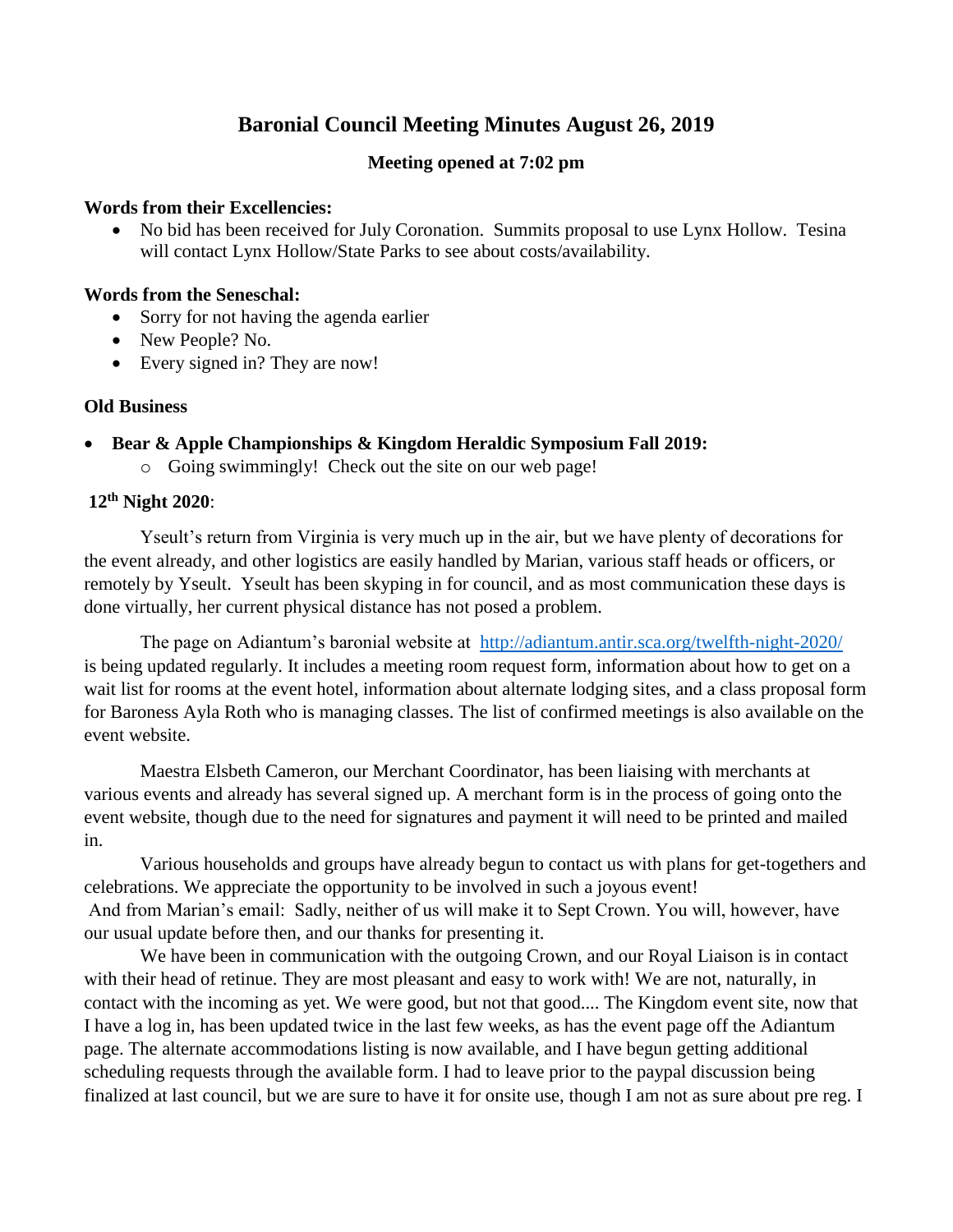have asked our seneschal for clarification on that point. Our head of gate will have no trouble with using that system.

Crier and insurance deadlines are in hand, and we have no staffing issues. Artisans have begun work on the site tokens (I have received the first of several hand carved printing blocks of the populace badge, and fabric is being dyed as we speak!)

An ADA quiet room is, though not yet scheduled, already on the planning notes. It is something I have appreciated at larger Conventions when I vend (Emerald city, Rose city etc) and would like to implement at this event. I would be happy to have Her Excellency Khalja's assistance on that.

We also plan swing out benches for those of us who are starting to have trouble kneeling in court, have done initial contact with the social media deputy on FB streaming Court for those who would like to actually hear and see what is happening, free yarn projects at the door of Court, product to be donated to largess, our Sign interpreter is ready to go.....

Many thanks for checking in on us.

- **Egils Skallagrimmson Memorial Tournament XLVI:** Egils is going to happen. Planning is under way!
- **Financial Policy – Tablet/Square/Service follow-up:**
	- o Still under review. Checking Exchequer policy / Handbook.
- **Event Bids:**
	- **-** Midwinter's Feast (August):
	- **-** Birthday Bash (September):
- **Customary Revision:** Revisions will be posted to the FB closed group and website for review, discussion and comments. If appropriate, interim changes to the draft may be posted prior to the September Council Meeting. Voting on acceptance (3/4 approval required) will occur at the October Council meeting.

## **New Business**

- **NEW SITE FOR SEPTEMBER MEETING!**
	- **- DICKY YO'S ACROSS FROM VALLEY RIVER CENTER!**
	- **- SAME TIME, JUST A DIFFERENT LOCATION! SEPT. 23RD FROM 7-9 PM!**
- **Officer Applications:**

We have several vacancies and others that are coming due for extension or replacement. Please be aware of your warrant status and don't wait until you are 6-9 months out to announce the need for a replacement. If you are interested in Youth Combat or Family Activities, there is a background check requirement. Please announce your intent for either of these early so we can get that process started.

(Open/Vacant Offices: *Rapier Marshal, Cut & Thrust Marshal, Youth Combat Marshal, and Family Activities Coordinator*).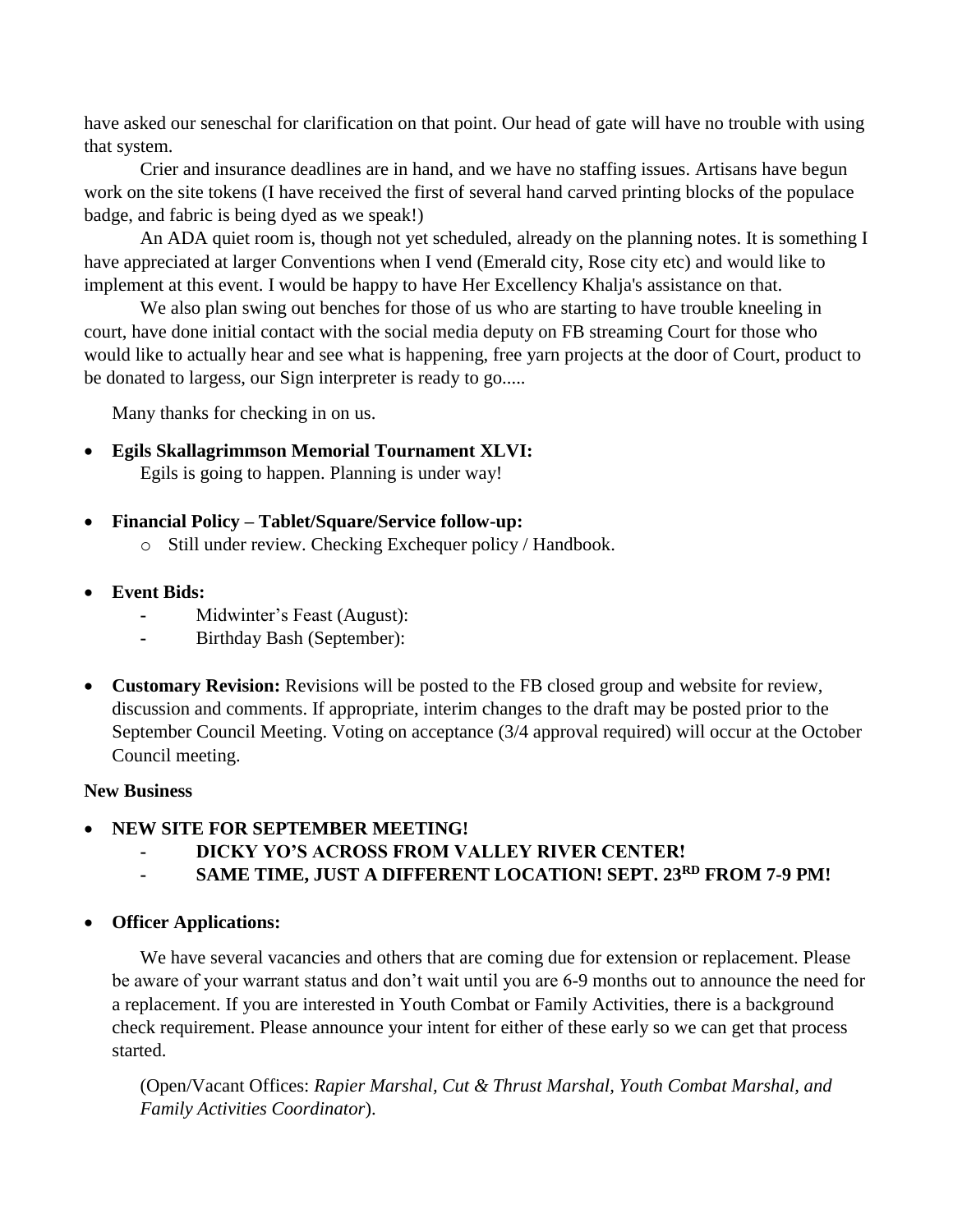### **Officer Reports**

#### **Arts & Sciences – Alan Bowyer:**

We had two Arts and Science nights in August – on the 13th and the 20th of the month.

The first event was at Bonnie's house, and we had a good turnout. People brought fabric, weaving and sorted through 600 potential arrow shafts for the barony. Much discussion with visitors about heraldry and other topics.

The Aug. 20 A&S night featured device and badge making. Tanda Linde hosted, and Jillian Johnson led the discussion. Our Chatelaine Dame Johanna has copies of the device submission forms; if we need any for future events, they are at hand.

I am breading with past policy, I am spending money from the Arts & Science budget. To wit: \$5.20 for copying.

I would like to name Esther Reese (aka Emma Halden) as my deputy. I will make her a nice tin star to wear.

#### **Chamberlain – Thorholfr Egilsson:**

Big Green Repairs: Spoke with andy at Bussard & Sons. We talked about the kind of separation that is happening, either delamination of the vinal from the Fabric underneath or just a separation of the seam. If it is just a separation issue, we can use a product called HH66, available on Amazon in 8oz containers, and we can glue it back together. This product will break down the Vinal and readhere it. On the other hand, if the Vinal is delaminating from the fabric, a heavy-duty(Flexible) contact cement would work to repair it. Longevity should be good.

They have the ability to sew the seams if we wanted to go that route, but it can a pain in the butt.

Gold Key Poles: I called Coyote Steel about the sleeves, they have steel pipe available in 3 1/16in and are willing to cut a 2ft section for each pole, they are even willing to drill the holes there for just a few bucks extra. The did request that I bring the Poles in so that they can measure and fir the pipe accordingly. I have this planned for Wed afternoon.

Storage unit update: I have submitted my request for the \$600.00 approved previously at council. I will be purchasing the shelves and totes these next few weeks and begin the process of rebuilding our storage unit. It is at this time when the inventory will be documented and submitted to their Excellencies.

We are also having an update to the Units Passcode, this information will be available as needed. Some projects are still floating, such as painting the new panther poles. Thes projects are still on my radar.

Always a pleasure to serve my Barony!

#### **Chatelaine – Johanna Trewpeny:**

Ahoy! Internet access finally achieved today. Attended the Baronial Bevy and Arranged a Heraldry Gathering with A&S which was very useful to several members and lots of fun for the rest of us. Have been responding to contacts online and handing out cards when in garb after the Baronial Bevy or at the coast flying flags on the beach. Not every contact is local, but there have been over 20 so far this month. Will be ordering new cards shortly.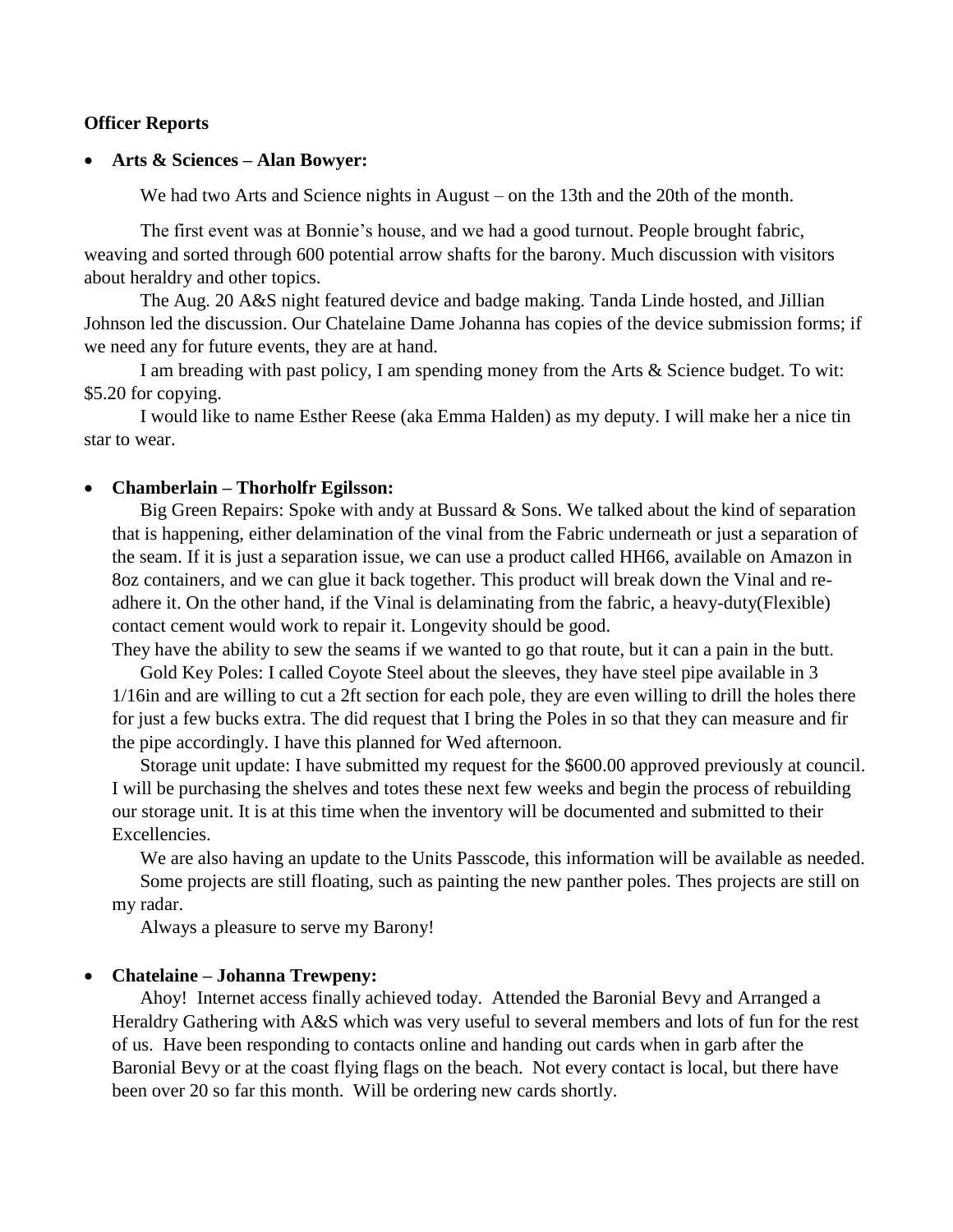### **Chronicler – William Jakes:**

Up and running on Office 365!

## **Exchequer – Margaret Alexander:**

Bank balance at the end of July 2019: \$20,527.34. Balance as of August 21, 2019: \$20,527.43 We paid 4 large checks out in July:

- Buck's Sanitary (Egils Biffies) \$4067.00
- OR Parks (Egil's land use fees) \$2317.50
- Moneyer's Guild of Antir (Panther pavilion purchase) \$1600.00
- South Eugene Storage (Unit 459) \$180.00

No deposits were made.

• 2nd Quarterly Report has been filed with Summits Exchequer, after a fair bit of number wrangling.

- I attended an Exchequer Training in Salem, at which I learned several helpful things.
- Bear and Apple event steward has applied to use PayPal for pre-registration.

• I responded to an auditor request from Corporate regarding event income from 2018. Accounts were confusing, and we re-confirmed that when we share event hosting, gate proceeds should be deposited by one branch and then a check written to the other branch. This helps with clear accounting. We also determined that we need formal event bid and summary forms to be submitted and archived, and month Council Minutes are important to financial record as well.

- **Gold Key – Alys Meghan Cattwyn:** 
	- o Prepping for Shrewbury Faire demo next month (14-15 September); anyone interested please contact me ASAP so I can add your name to our "gate list"!
	- o Received a clothing donation from Raven:
		- White muslin shirt, 2 while muslin undergowns, Tan Afghani embroidered tunic, Tan drawstring pants, & scarf/shawl set.
	- o Duplicate keys bought for Baronial display cases: \$9.40 for 4 keys (2 sets). I have one set 'til after Faire; Kirby has the other and the old set.

### **Herald – Lucius von Bamburg:**

Nothing to report.

### **Lists – Elizabeth Turner de Carlisle:**

Nothing to report.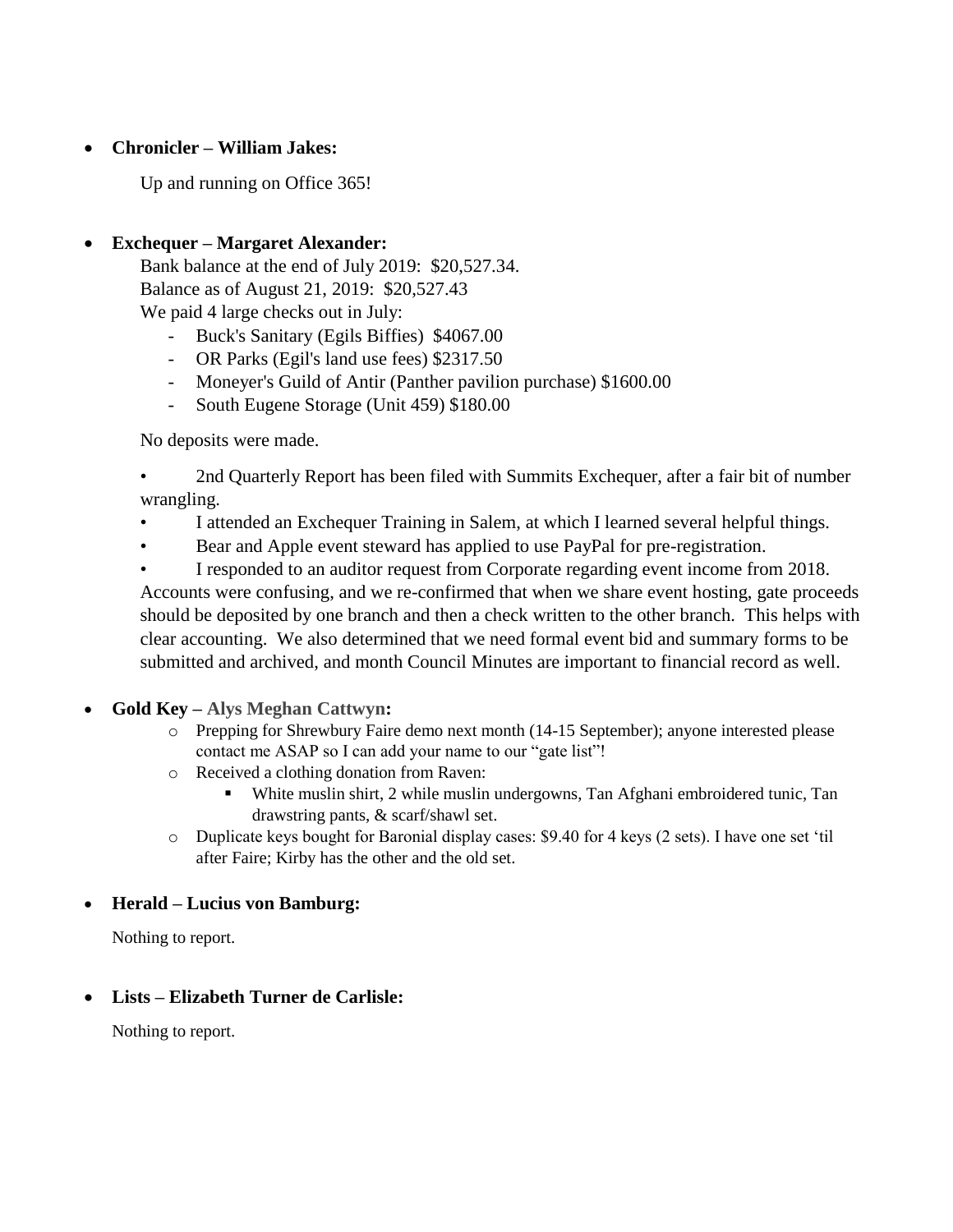#### **Marshal – Godwyn Reynard:**

We continue to hold weekly fighter practices at Maple Elementary School on Wednesday nights. Attendance varies between 3-10 armored combatants; we at least 2 rapier combatants about half the time; and we occasionally have cut & thrust combatants as well. We did have an injury this month during cut & thrust practice.

Regant Victor de Guers "stepped wrong" and injured his lower leg. At this time I am not fully aware of the extent of this injury, but a torn calf muscle was mentioned by his doctor as a possibility.

#### **Archery Marshal – Iurii Levchenich:**

We have been fairly active this month, including having a new youth with great enthusiasm attend our recent practices along with His Excellency Sir Durin Oldenmoor Tjorkilskin, I have a feeling that Brnjarr and Isis' daughter will be outshooting many of our veteran archers in the near future!

For the most part the weather has been good, with sunny, mildly breezy evenings, though a few practices were almost too hot to hold the practice (but luckily it cooled down).

Thanks to our Baron (and my Archos) Evan Dunbar, and my Deputies, Her Ladyship Katherine Fox and Lord Thorholfr Egilsson, their hard work and ongoing efforts have helped me by hosting, setting up and running practices when I am unable to do so, which has allowed us to still hold our regularly scheduled practices. I am eternally grateful for all of their generous help and support, Thank You!!

I was unable to host the Archery Championship at Briaroak Bash this month, due to a hospital stay. I have contacted their Seneschal, Sleibhin O'Leannachain regarding his wishes on how to handle the situation. I offered to host the Championship at a time/date/location (or event) of his & the Shire's choosing, or that it could alternately be help at the Coburg range. Sleibhin told me that he would prefer for me to continue as the Shire's Archery Champion for another year until the next Briaroak Bash. So, at his request I will remain their Champion until next year.

I will not be at Council this month due to a medical procedure at River Bend hospital late Monday afternoon/early evening.

There will be an Archery practice this Thursday, the new time will be from 5:30pm to 8:30pm.

#### **Thrown Weapons Marshal – William Cristofore:**

We had a great month of throwing. A range was set up at the Bevy and plans were made for winter throwing.

Practices are being held on Thursday's with the start time moving earlier [12 minutes] each week as the practice will be 90 minutes as and we stop a Sunset. I cannot get there before 5:30. It will be weekly through October 10 and weather dependent.

We have been getting 3 - 7 throwers. Score are being submitted on the same day as the practice. Congrats to John Wayland and Alan Bowyer getting averages on the scores site. Others a should be there soon.

Darts will be setup only on request. We hope to get atlatl added to the practice soon.